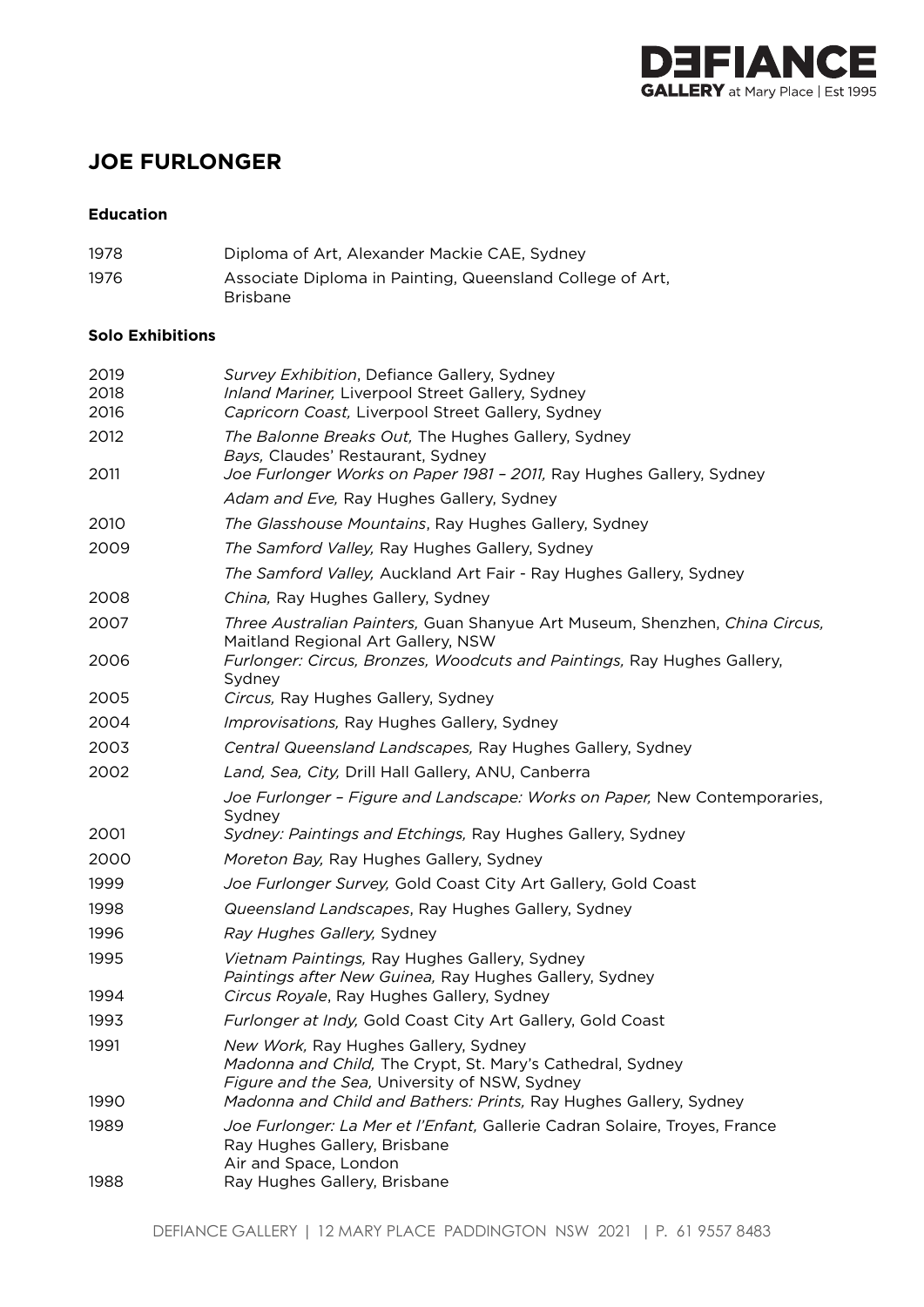| 1986 | Ray Hughes Gallery, Sydney      |
|------|---------------------------------|
| 1985 | Ray Hughes Gallery, Brisbane    |
| 1982 | Community Arts Centre, Brisbane |

### **Group Exhibitions**

| Ann Thomson and Joe Furlonger, Painted Ceramics, Sanbao, Defiance Gallery                                   |
|-------------------------------------------------------------------------------------------------------------|
| Paper, Defiance Gallery, Sydney                                                                             |
| 6 Artists 7 Days, The AWC Newhaven Exhibition, Defiance Gallery                                             |
| Group Exhibition Mary Place, Defiance Gallery, Sydney<br>Group Exhibition Newtown, Defiance Gallery, Sydney |
| Abstract Landscape II, Defiance Gallery Newtown, Sydney                                                     |
| Abstract Landscape, Defiance Gallery at Mary Place, Paddington,                                             |
| Sydney                                                                                                      |
| Carry On Luggage, Liverpool Street Gallery, Sydney                                                          |
| Summer Show, Liverpool Street Gallery, Sydney                                                               |
| Land and Sea, Liverpool Street Gallery, Sydney                                                              |
| Abstract Landscape 2016, Defiance Gallery, Sydney                                                           |
| Wynne Prize, Art Gallery of New South Wales, Sydney                                                         |
| Tattersalls Art Prize, Brisbane<br>Redcliffe Art Prize, Brisbane Duke Prize, Gold Coast                     |
|                                                                                                             |
| Sulman Prize, Art Gallery of New South Wales                                                                |
| Three Australian Painters, Guanshanyue Art Museum, Shenzhen,<br>China                                       |
| Sulman Prize, Art Gallery of New South Wales                                                                |
| Wynne Prize, Art Gallery of New South Wales                                                                 |
| Fleurieu Art Prize, South Australia                                                                         |
| Sulman Prize, Art Gallery of New South Wales                                                                |
| Bonheurs des Antipodes, Amiens, Musee de Picasso, France                                                    |
| Archibald Prize, Art Gallery of New South Wales                                                             |
| The Australian Drawing Biennale, Drill Hall Gallery, ANU, Canberra                                          |
| Archibald Prize, Art Gallery of New South Wales                                                             |
| The Central Queensland Art Purchase, Rockhampton Art Gallery                                                |
| Off the Wall, Gold Coast City Art Gallery                                                                   |
| Archibald, Sulman Prize, Art Gallery of New South Wales                                                     |
| Twenty Australian Artists, Galleria San Vidal, Venice Biennale                                              |
|                                                                                                             |

## **Awards and Residencies**

| 2018         | Artist in residence, The Nock Art Foundation Artists Residency,<br>Hong Kong   China  |
|--------------|---------------------------------------------------------------------------------------|
| 2011         | Winner of the Tattersall's Landscape Prize, Brisbane                                  |
| 2010         | Winner of the Duke Art Award, Gold Coast                                              |
| 2002         | Winner of the Fleurieu Art Prize for Landscape                                        |
| 1998<br>1988 | Winner of Air and Space Studio, London<br>Winner of the 2nd Moet & Chandon Fellowship |